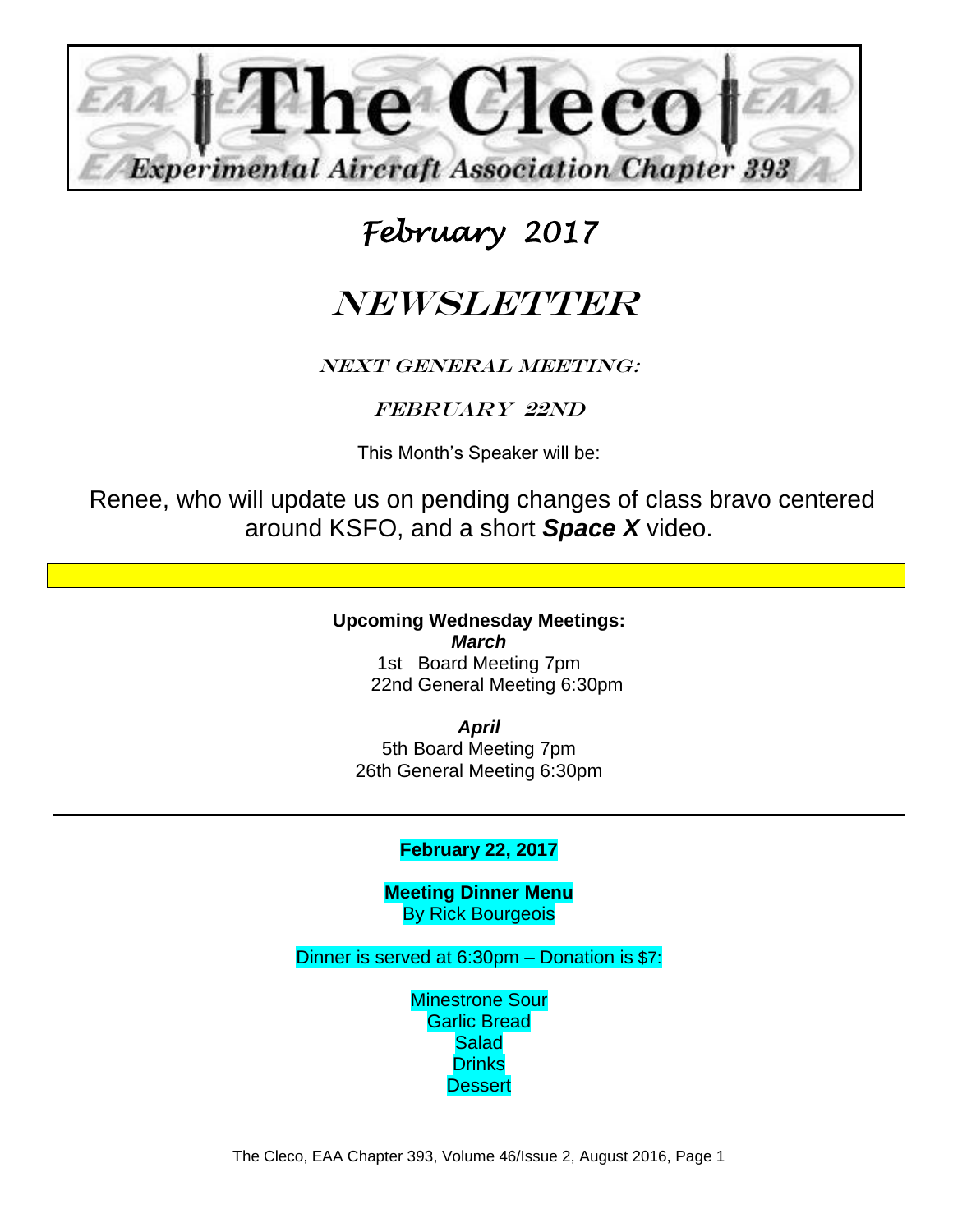## February 1st, 2017 393 Board Meeting Minutes:

President Bill Bower called the meeting to order at 19:00, also present Vice-President Ron Lem Secretary Pete Mitchell, Treasurer Harvard Holmes, Webmaster Renee Robinson, Dinner Coordinator Rich Bourgeois, Guy Jones and Tracy Peters by phone.

Treasurers Report – Harvard Bank balance \$10,650 plus \$500 in the Simone fund.

Secretary's Report – Pete Membership stands at 70 with 20 still due for 2017.

Storage Shed – Tracy

Tracy is meeting with a shed representative to review our needs and provide a proposal for airport approval. The shed needs to be anchored to piers to keep it dry and prevent movement in high winds. Installation will include inside and exterior lighting that must not effect the Towers view of our ramp but improve parking lot illumination.

#### Future Speakers – Ron

February, Renee will update us on pending changes of class bravo centered around KSFO, and a short SpaceX video.

#### B-17 Visit – Ron Lem Bill Bower

Ron will confirm PSA's support of ramp and lobby space. No hanger space needed. The B-17 crew brings their own support vehicles and sales materials. 393 receives a percentage of rides, aircraft tours and souvenir sales. A banner has been installed on our golf course poles. We have posters for anyone with a display location.

#### Young Eagles – Stephen Tucker

By phone, Stephen has stocked up on YE's forms, there is a rumor that National will be changing their format, which would require "adjusting" of our printer program. Our first event will be the third Saturday in April, 4.15.2017. May fights are planned for Byron Airport, Patriots hanger.

Newsletter Editor Report – Bill O'Brian Absent

February Dinner – Rich Minestrone Sour, Garlic Bread, Salad, Dessert and Drinks.

Meeting Adjourned 20:35 PJM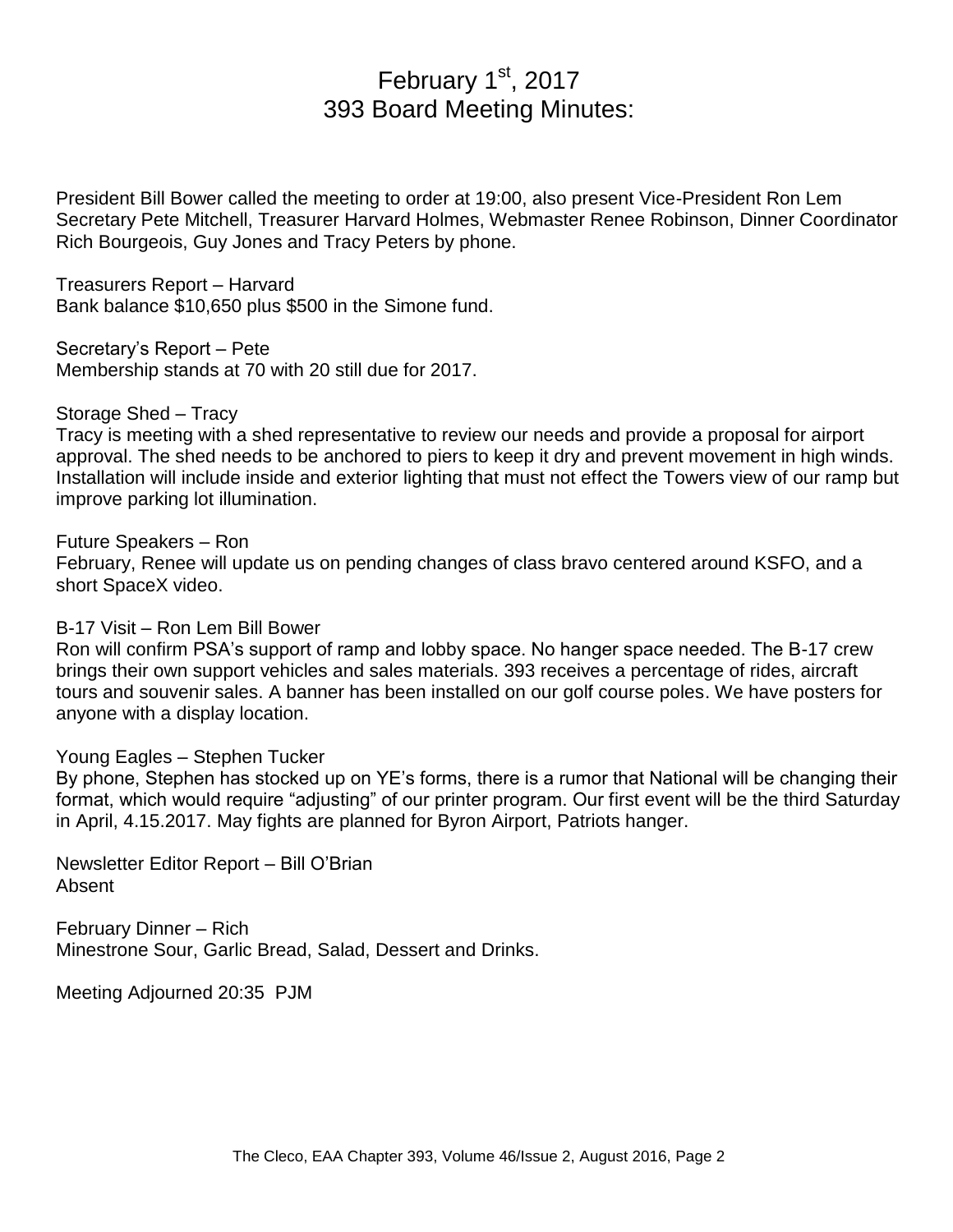## + POEM OF THE MONTH

#### **Home Run Woodhall Spa**

 **Rolling mist that covers all, with chorused song begins to call Entwine the Sun to greet the dawn, returning craft on early morn**

 **As times long finger quickens on, this deadly flight has almost gone In depth of blue an open sky, loves triumph lost or passing by**

 **Clouds aloft so whisper thin, guarding aircrew held within Awake the night to close the day, infused with colour from lights last ray.**

 **John C Haywood Copyright © Poetry In Action**

## *Young Eagles Quotes:*

## **These are comments the young eagles wrote about their flights in the Fall of 2016.**

"It was really an interesting and fun experience getting to fly in a 4 man plane. It was really neat to be able to be next to a large window." By Levi, 13

"I really enjoyed my experience partially because we got the nicest plane, but also the guy, Stewart, our pilot was real chill and that was pretty cool. So thank you!" By Jake, 13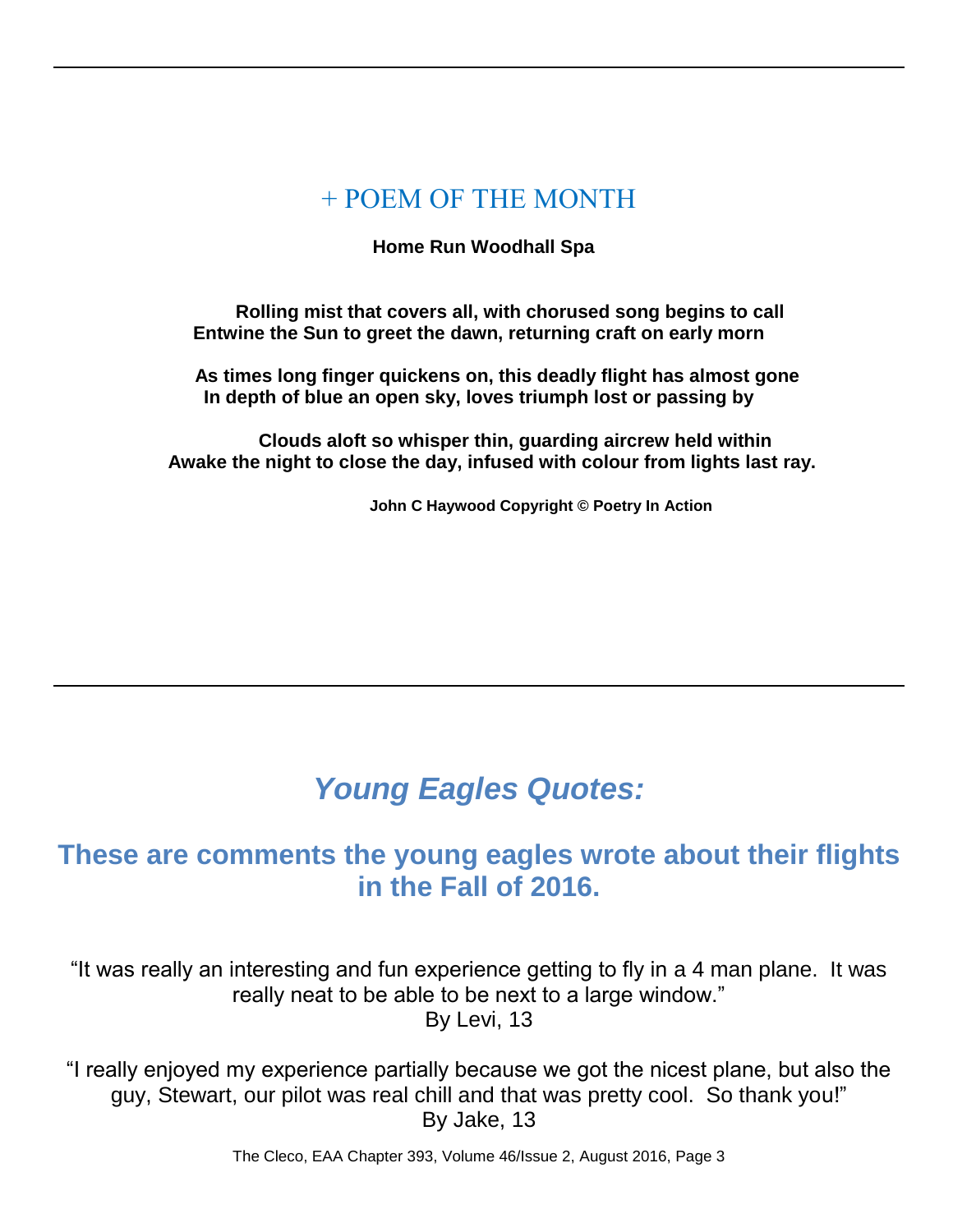"It was really fun. We got to wear a headset and talk to everyone." By John, 13

"When we're taking off, I got REALLY nervous. It felt like a bird's view when we're high up. In the middle of the flight, I was confident and not nervous anymore. During the flight, we were talking about the flight. In the end of the flight, I had a BLAST! It's fun riding on an airplane."

By Ben, 12

"The flight was AMAZING!! It was like I was looking at a scale model of everything! And the awesome feeling of flying is unforgettable." By Isaac, 11

"Thanks to Tony, I had a great flight experience and always felt safe. It was a rough ride, but was a comfortable ride. Thank you, Tony." By Midshipman, Martinez USNSCC

> "This is my first flight ever, had a lot of fun." By Tim

## There you have your feedback, pilots. I hope these comments encourage you to keep flying the Young Eagles.

(more comments to come in future issues)



 **This local EAA Chapter 393, Concord (Buchanan Field), California is looking to rent a hangar large enough in which to build a kit plane.**

 **Anyone who has any information regarding this plan, please contact this person:**

#### Ron Lem 925 532-6561

 How about a picture and some information from my Jane's Pocket Book of Home-Built Aircraft Edited by John W.R. Taylor? If you like this addition, I have a book full of them?? See below.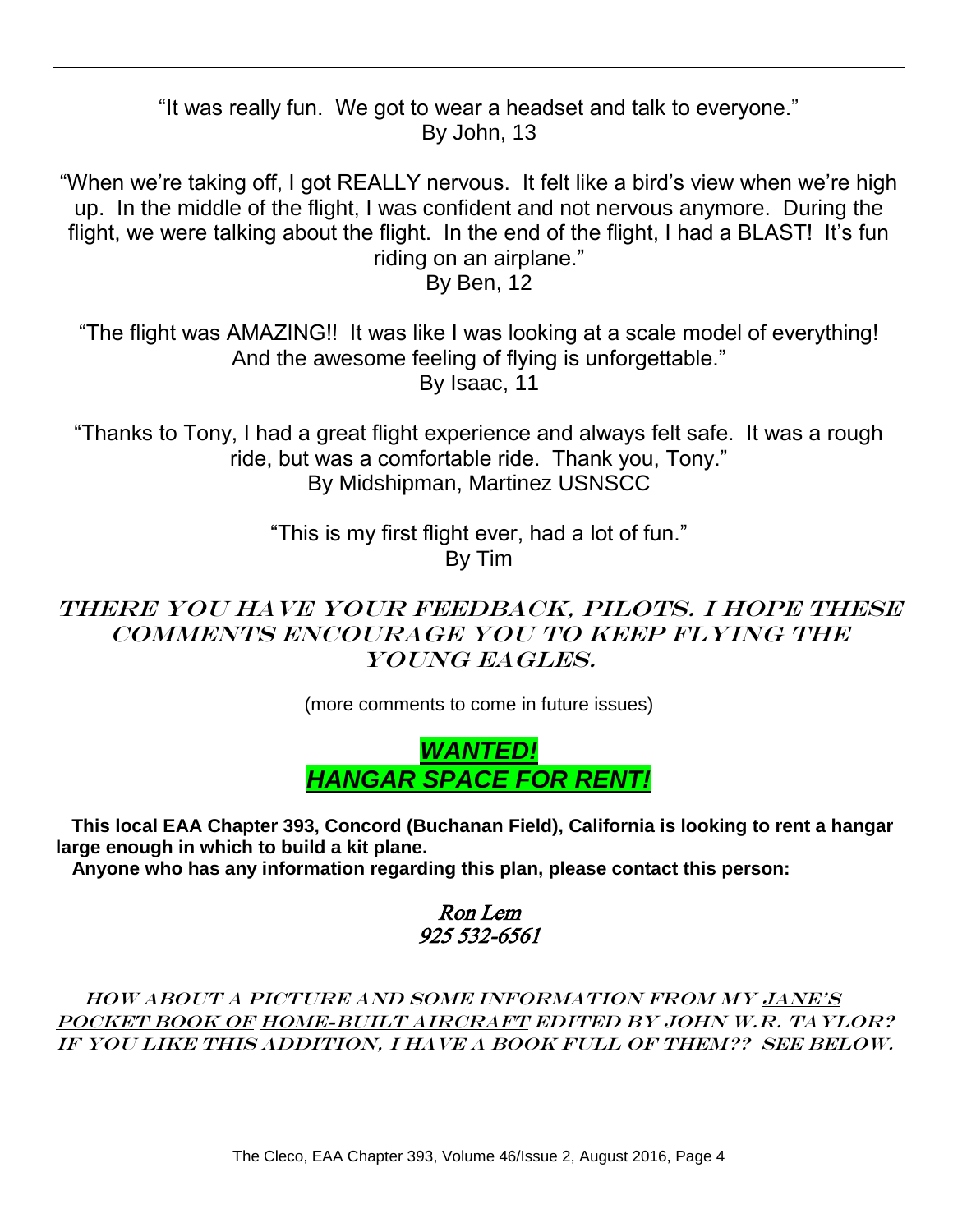

#### $(USA)$

Single-seat lightweight sporting biplane

Power plant: One 93 kW (125 hp) Franklin Sport 4 flat-four engine. Provision for Lycoming engine of up to 112 kW (150 hp)<br>Wing span (both): 6.30 m (20 ft 8 in)<br>Wing span (both): 6.30 m (20 ft 8 in)

wing area, gross:  $13.0 \text{ m}^2$  (140 solution)<br>Length overall:  $5.72 \text{ m}$  (18 ft 9 in)<br>Height overall:  $2.13 \text{ m}$  (7 ft 0 in)

Weight empty: 328 kg (725 lb)

Weight empty: 328 kg (725 lb)<br>Max T-O weight: 499 kg (1,100 lb)<br>Max cruising speed: 100 knots (185 km/h; 115 mph)

Max rate of climb at S/L: 366 m (1,200 ft)/min

Accommodation: Single seat in open cockpit. Space for 4.5 kg (10 lb) of baggage

**Construction:** Braced wings of conventional construction, with<br>wooden spars and light alloy ribs, fabric covered. Lower wing extends below the fuselage, where it is attached to a cabane, and is faired over with thin-gauge light alloy sheet. Welded steel tube

#### STEWART JD<sub>2</sub>FF F00 FIGHTER

fuselage structure, with wood formers and stringers, fabric covered. Braced tail unit of welded steel tube construction, fabric covered. Non-retractable landing gear

History: Design of the Foo Fighter began in October 1967, and the<br>first prototype made its maiden flight in June 1971 powered by a<br>six-cylinder Ford Falcon motor car engine developing 89.5 kW<br>(120 hp) at 3,800 rpm. This en

A second prototype, similarly powered with a Franklin, was sold for exhibition flights by Lafayette Escadrille '76 in Pennsylvania. During 1972, Mr Stewart designed new wings for the Foo Fighter, of increased span and chord (as above). Since that time he has further modified the design to allow installation of Lycoming engines, and has made refinements to the fuselage, tail unit and landing gear. Sets of plans of the Foo Fighter are available to amateur constructors

For details: 11420 Route 165, Salem, Ohio 44460, USA.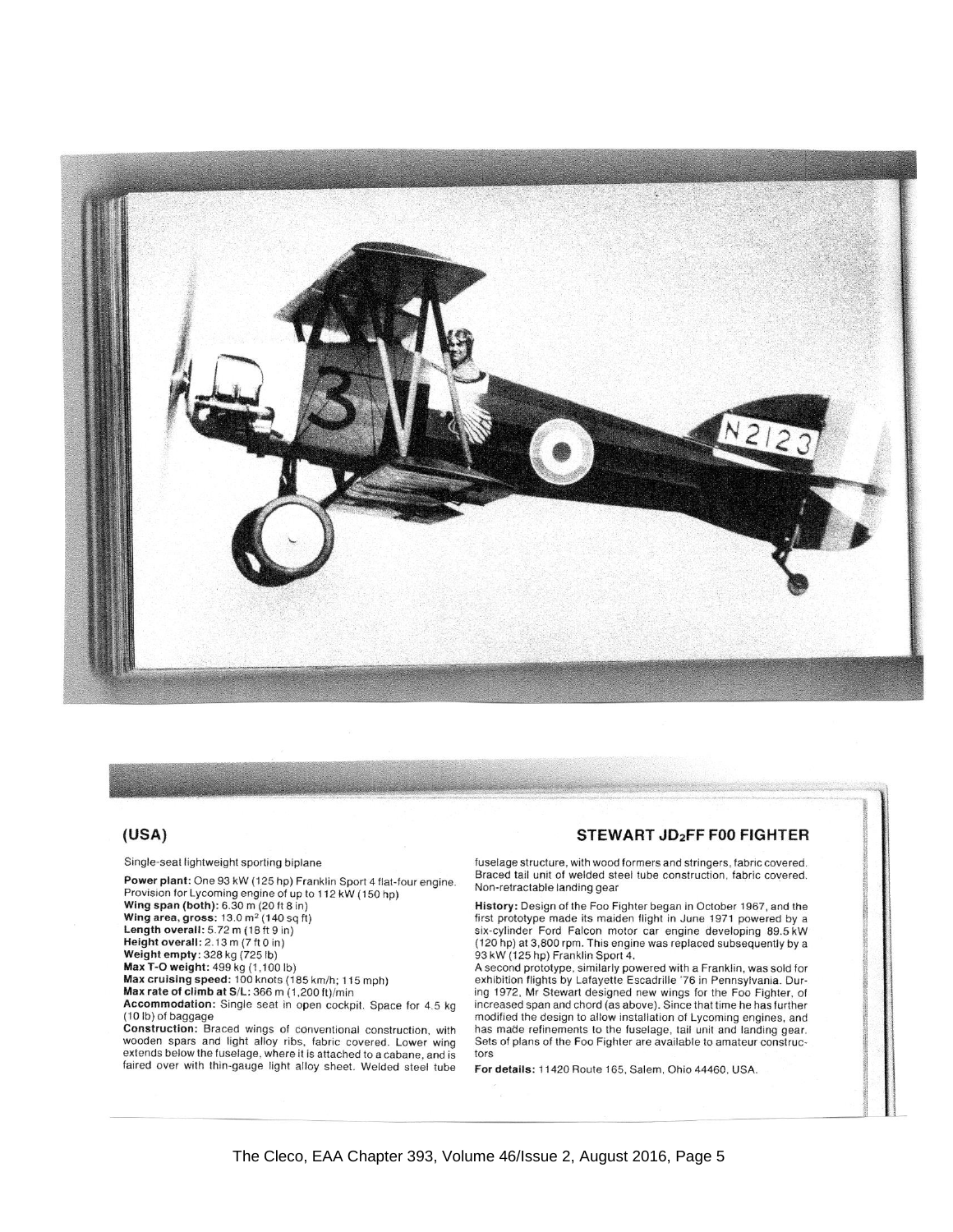Aviation Quote: "There is no sport equal to that which aviators enjoy while Being carried through the air on great white wings." By Wilbur Wright, 1905

#### **The Experimental Aircraft Association Chapter 393 of Concord, CA**

P.O. Box 6524, Concord, CA 94524-1524 <http://www.eaa393.org/> Email: [nle@eaa393.org](mailto:nle@eaa393.org)

| Officers/Appointees for 2016-2017 |                       |
|-----------------------------------|-----------------------|
| President:                        | <b>Bill Bower</b>     |
| pres@eaa393.org                   | 925 813-5172          |
| <b>Vice President:</b>            | Ron Lem               |
| veep@eaa393.org                   | 415 532-6561          |
| Secretary                         | <b>Pete Mitchell</b>  |
| secty@eaa393.org                  | 925 586 6491          |
| Treasurer                         | <b>Harvard Holmes</b> |
| treas@eaa393.org                  | 510 526-5347          |
| <b>Newsletter Editor</b>          | <b>Bill O'Brian</b>   |
| nle@eaa393.org                    | 925 254-6336          |
| Tech. Counselor                   | <b>Currently Open</b> |
| tc@eaa393.org                     | *************         |
| Tech. Counselor                   | <b>Bob Sinclair</b>   |
| N320sierra@gmail.com 925.935.7465 |                       |
| <b>Young Eagles</b>               | <b>Stephen Tucker</b> |
| yec@eaa393.org                    | 925 586-5977          |
| <b>Dinner Coordinator</b>         | <b>Rick Bourgeois</b> |
| RicFlyer@Comcast.net              | 925 432-9075          |
| <b>Buildings</b>                  | Tracy Peters (temp)   |
|                                   | 510 301-8485          |
| <b>Government Affairs</b>         | <b>Currently Open</b> |
| Photographer                      | <b>Currently Open</b> |
| Webmaster                         | <b>Renee Robinson</b> |
| webmaster@eaa393.org              | 510 828 1734          |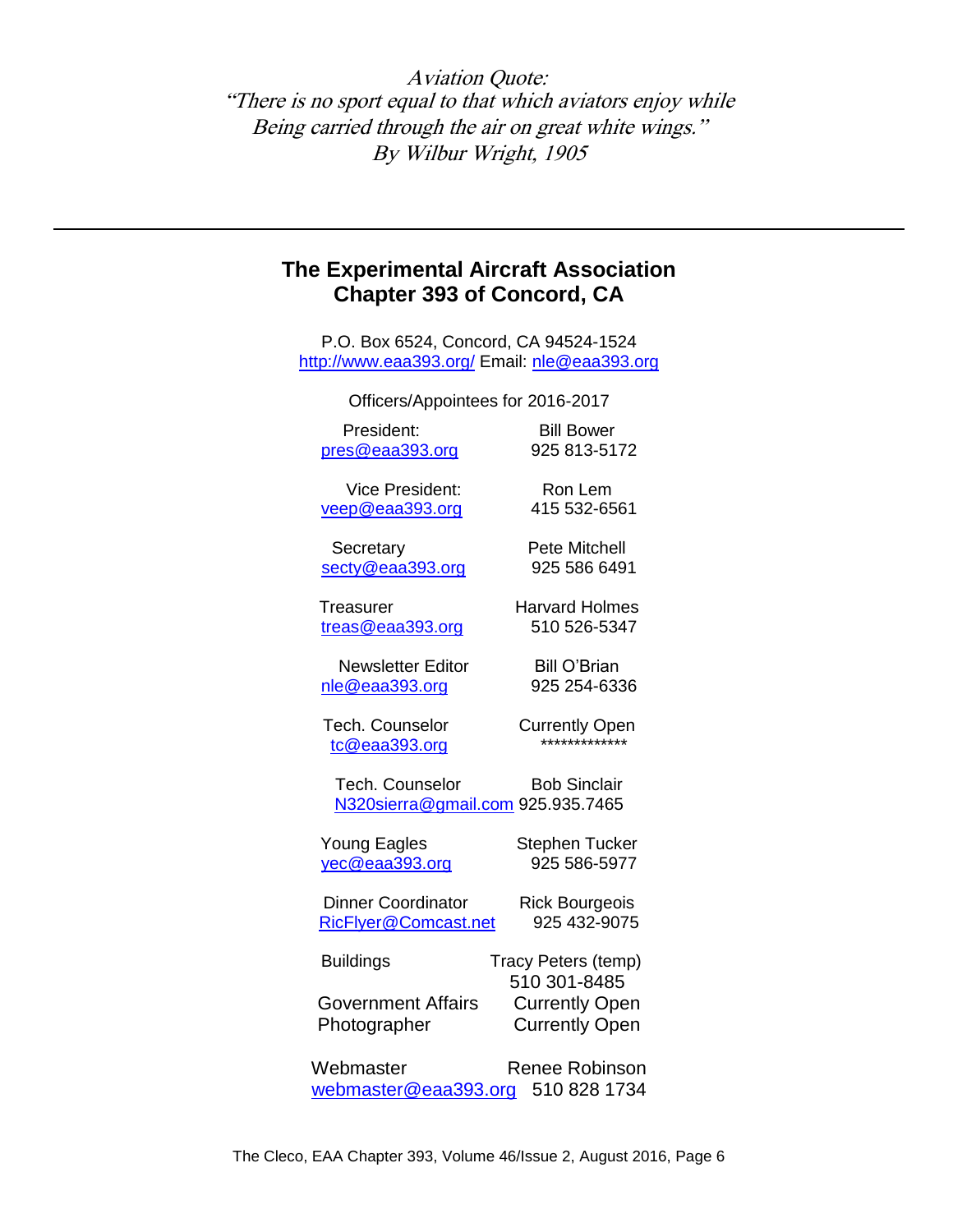*Please let me know what you think of the newsletter and also to offer ideas for future issues. Your Newsletter Editor, Bill*

# *THANK YOU TO OUR SPONSORS!*



**Maintenance - Avionics -Fuel/Line Service**

Larry E. Rohrbacher Line Service Manager

145 John Glenn Drive, Concord, CA. 94520 Tel: 925.676.2100 Fax: 925.676.5580 lineservice@sterlingav.com





*Old fashioned baking and cake crafting* 

*Visit us in our new home* **1848 Willow Pass Road. Concord 925.689.7220. www.alpinepastry.com**

The Cleco, EAA Chapter 393, Volume 46/Issue 2, August 2016, Page 7